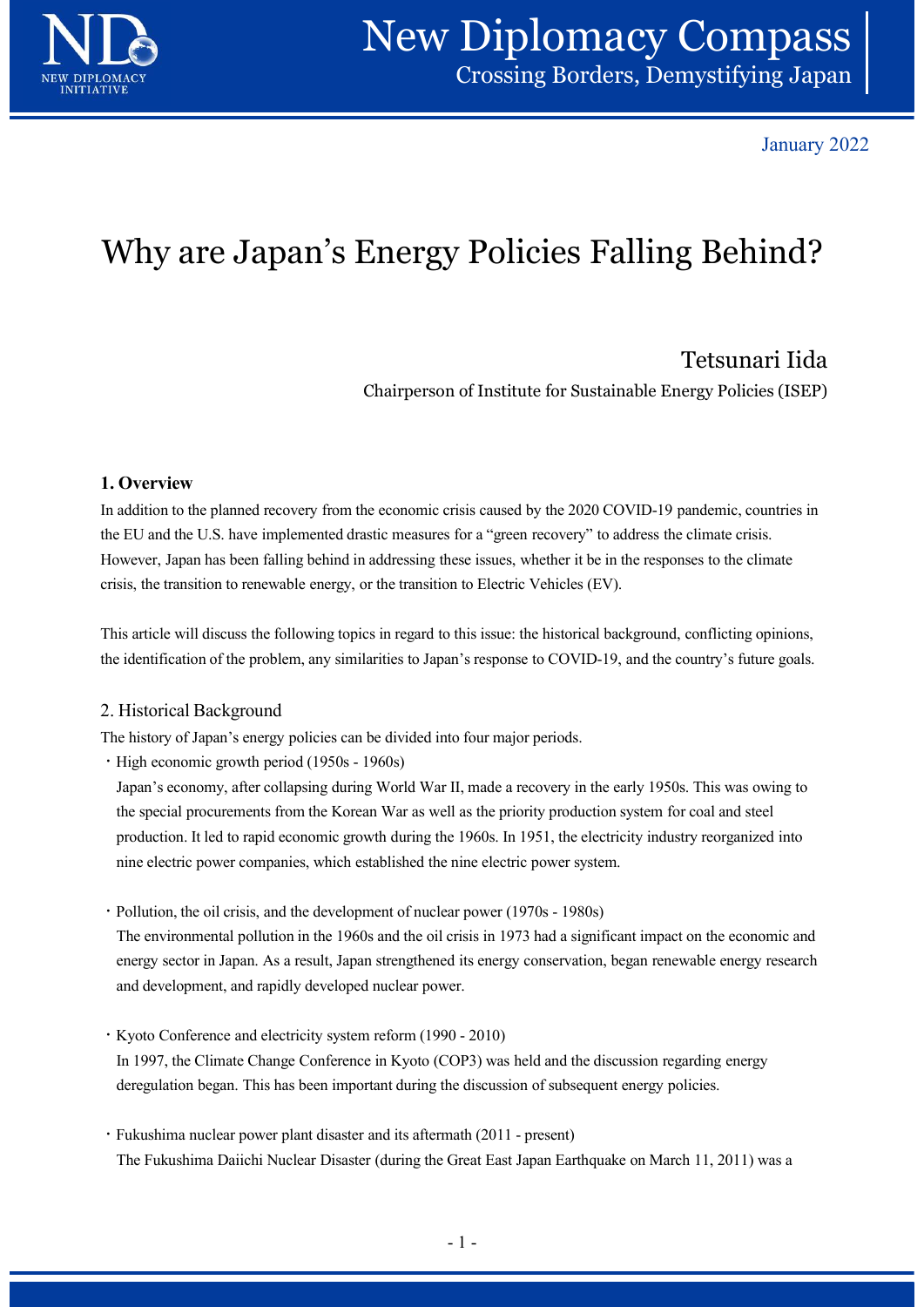

major turning point in Japan's attitude towards energy. It resulted in the bankruptcy of the Tokyo Electric Power Company (TEPCO), a drastic change in public opinion, the revision of the electric power monopoly system, and the implementation of the feed-in tariff system for renewable energy.

## 3. Conflicting Opinions

There is major debate regarding current energy policies in Japan. This debate can be split into four topics: 1) nuclear power, 2) renewable energy, 3) the climate crisis, and 4) reforms of the energy power market.

Due to the Fukushima Daiichi Nuclear Disaster in 2011, popular opinion about nuclear power has become much more negative. Yet, two years after the disaster occurred, the second Shinzo Abe cabinet began implementing policies that actively promoted nuclear power.1 As a result, there continues to be significant citizen disillusionment from the government on this issue.

Although the expansion of renewable energy is supported by many stakeholders, there are various disagreements within each point of view. In addition to the concerns in the regional communities regarding the impact of solar and wind power generation on the environment and landscapes, there is also conflict over the rapid expansion of renewable energy sources. A particular focus is on including its impact on the stable supply of electricity and on the electricity bill.

While there is a consensus on achieving carbon neutrality by 2050 within climate policy, there is a disagreement over how this will be achieved. Environmental organizations, corporations, local governments and the Ministry of the Environment (all of whom support the SDGs) aim to actively implement renewable energy and energy muclear power, 2) renewable energy, 3) the climate crisis, and 4) reforms of the energy power market.<br>Due to the Fukushima Daiichi Nuclear Disaster in 2011, popular opinion about nuclear power has become much<br>more negative Japan Business Federation and Ministry of Economy, Trade, and Industry (METI). These groups promote nuclear power, hydrogen power, thermal power, and Carbon Capture, Usage and Storage (CCUS).

The conflicting viewpoints regarding the energy market reforms are between maintaining the current market that the nine major electric power companies have monopolized control over, or the further reform or gradual improvement of the energy market. The latter is advocated by the renewable energy companies and new electric power companies. This group has expanded to include over 700 companies since the Fukushima Daiichi Nuclear Disaster.

### 4. Identifying the Problem

Japan has had a passive attitude towards the climate crisis and is the only country among the G7 to insist on maintaining coal-fired power stations. In recent years, Japan has fallen behind in the rapid expansion of renewable energy and EVs, and its presence and industrial competitiveness in the clean-tech market is inferior to that of China and Europe. East of the renewable energy companies and new electric<br>ted by the renewable energy companies and new electric<br>voer 700 companies since the Fukushima Daiichi Nuclear<br>sis and is the only country among the G7 to insist on<br>ap

The first reason for this issue is the political structures for the energy and electricity policies. A strong political structure has been built around the monopolized electric power companies. This includes the Japan Business Federation and the METI, as well as the Liberal Democratic Party (LDP). The latter was formed during the period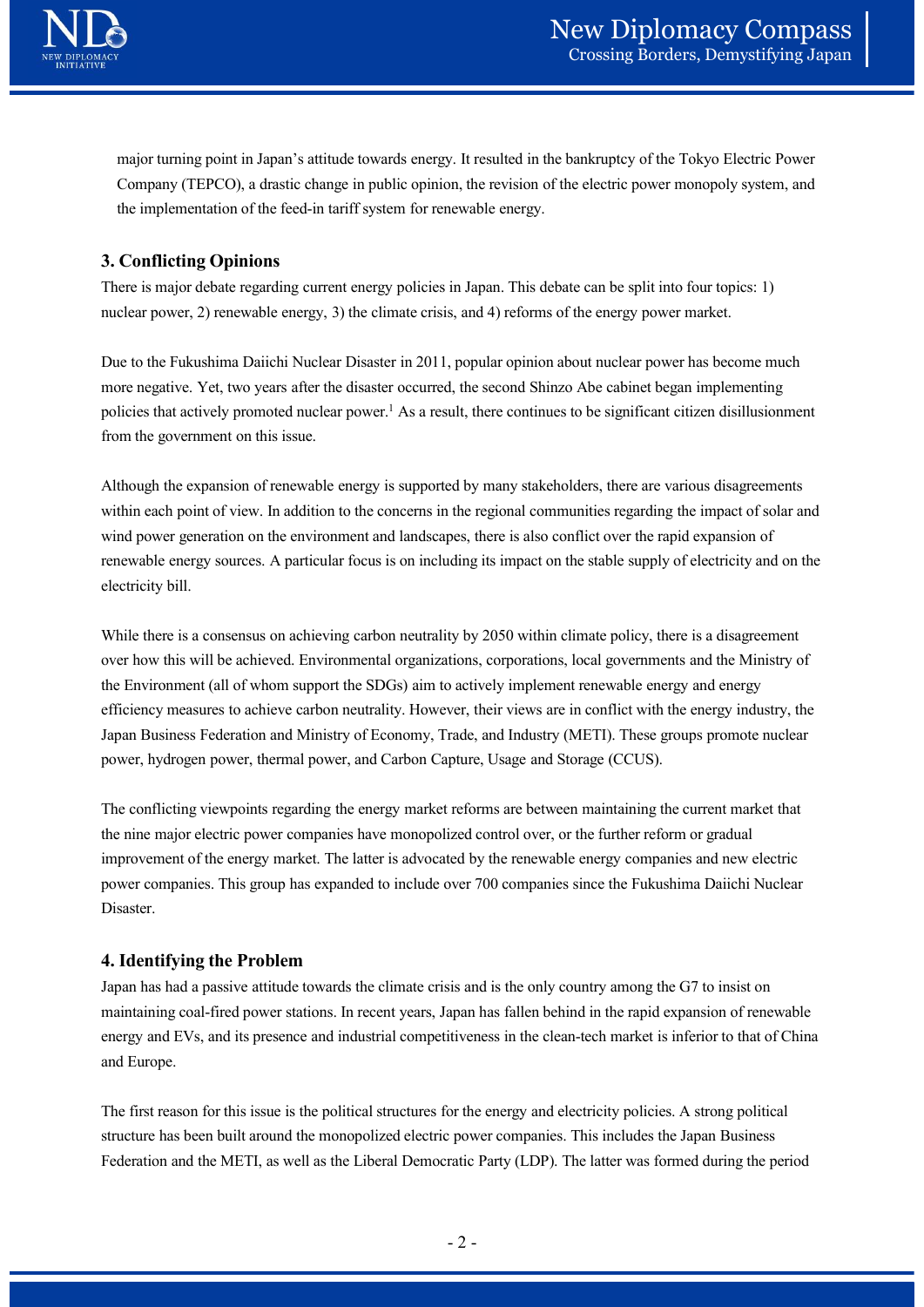of high economic growth and nuclear power expansion. There was an "Electric Power Pentagon" that included progovernment media and scholars. This gained power from the second Shinzo Abe cabinet towards the end of 2012.

Under this political structure, the METI has supported the ruling LDP as a secretary-general through the **MEW Diplomacy Compass**<br>
Crossing Borders, Demystifying Japan<br>
of high economic growth and nuclear power expansion. There was an "Electric Power Pentagon" that included pro-<br>
government media and scholars. This gained powe energy industry. This was particularly true of the electricity energy industry. The METI maintained its power at the same level of the Ministry of Finance, in the vertical administrative structure of the Kasumigaseki.

This Electric Power Pentagon is a common interest in the existing system. It shares the same "dogma" (myth) which emphasizes nuclear power and coal. This makes them reluctant to adopt new technology and knowledge, such as renewable energy and open electric power markets.

### 5. Similarities to the response to the COVID-19 pandemic

The issue of Japan's reluctance towards "new knowledge" has become apparent since last year in its response to the global COVID-19 pandemic. There were countries, such as Taiwan and New Zealand, that succeeded in containing the virus while other countries did not. Among the latter countries that did not succeed, only Japan had national experts claiming that "PCR testing will cause the healthcare system to collapse," which was clearly false, from a public health prevention viewpoint. Japan is still not conducting enough PCR tests for the population.2

This issue is rooted in the organizational and political culture of Japan. In Japan's political culture, there is a strong myth of infallibility for policies and opinions that have become official. Therefore, it is difficult to freely respond and revise policies with new facts and in situations that are constantly changing, such as during the pandemic and sime level of the Ministry of Finance, in the vertical administrative structure of the Kasumignseki.<br>
This Electric Power Pentagon is a common interest in the existing system. It shares the same "dogma" (myth)<br>
which emph with regard to renewable energy. Additionally, with the "system of irresponsibility" at the center of the government, failures are overlooked and policies that are clearly irrational are officialized due to the "air (pressuring atmosphere)"4 and a "fake reality"5 dominating the political space. A typical example is the failure of the nuclear fuel cycle. **5. Similarities to the response to the COVID-19 pandemic**<br>The issue of Japan's reluctance towards "new knowledge" has become apparent singlobal COVID-19 pandemic. There were countries, such as Taiwan and New Zealan<br>the v The issue of Japan's relictionte lowarks "row Knowledge" has become apparent intere dast year in the response to the<br>dighal COVID-19 pandemic. There were countries, such as Taiwan and New Zealand, that succeeded in contain and COVID-19 pandermic. Inververe countries, such as I awan and New Zealand, that succeed, only Japan had national<br>the virus while other countries dul not. Among the latter countries that did not succeed, only Japan had na experts claiming that "PCR testing will cause the healthcare system to collapse," which w<br>public health prevention viewpoint. Japan is still not conducting enough PCR tests for the<br>This issue is rooted in the organizationa

This is another example of the nuclear fuel cycle. In the 2021 LDP presidential election to replace Prime Minister (which includes former Prime Minister Shinzo Abe and the Japan Business Federation) took actions to prevent 2021 LDP presidential election to replace Prime Minister<br>he citizens) was defeated by Fumio Kishida. Japan missed<br>Kono's defeat was because the Electric Power Pentagon<br>the Japan Business Federation) took actions to prevent

What Japan should aim towards is clear. In addition to addressing the climate crisis, a drastic "green recovery" is needed to fix the social disparities that were made apparent during the COVID-19 pandemic.

Solar power and wind power generation (which have great potential) can be expected to expand rapidly. This is because they are the most low-cost and clean purely domestic energy sources. Along with the rapid expansion of EVs, the cost of storage batteries is also rapidly decreasing. These factors are revolutionizing the foundation of mobility and electric power energy sectors. In this historical reality, it is important to design a policy that organizes